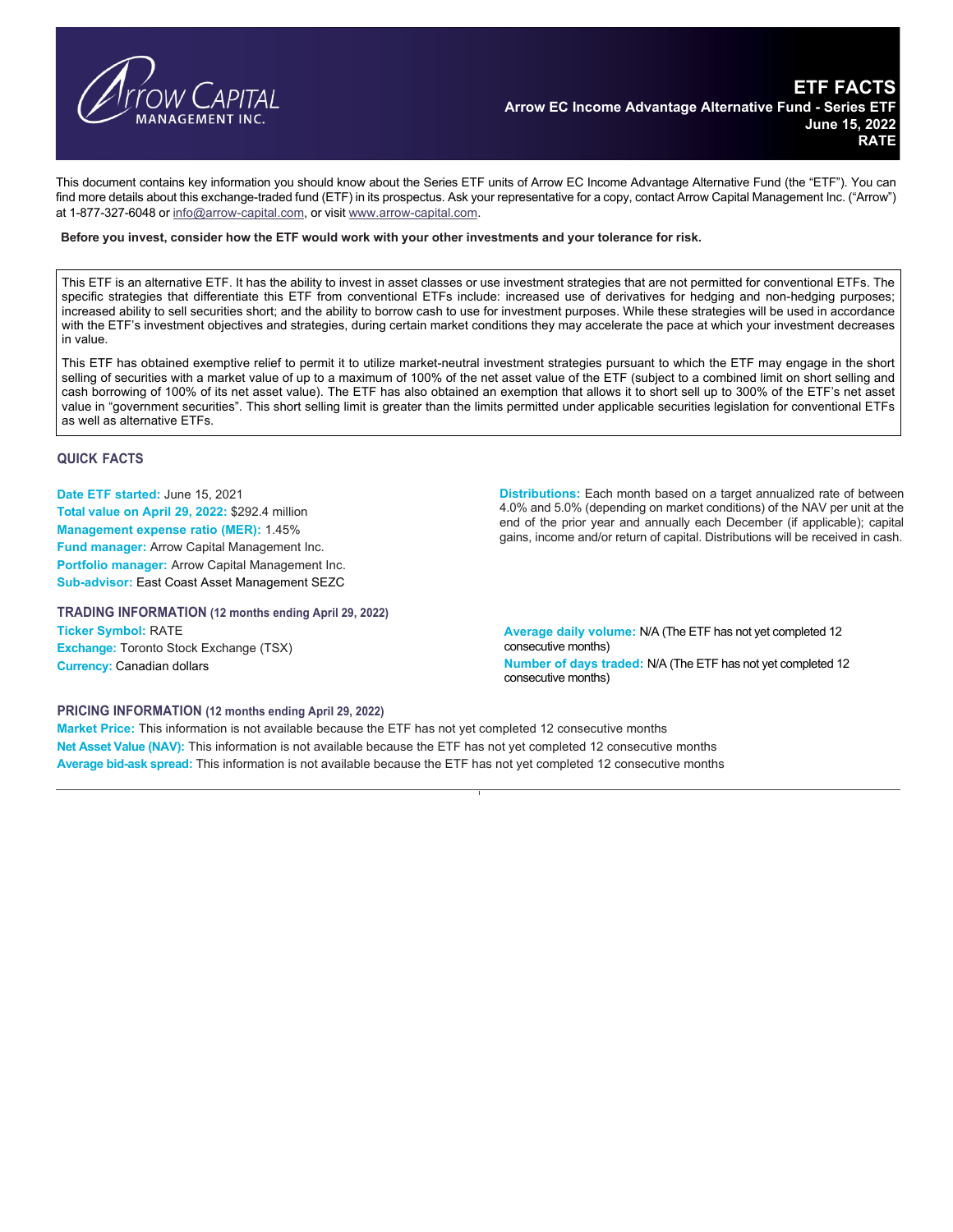# **WHAT DOES THE ETF INVEST IN?**

The investment objective of the ETF is to generate income and preserve capital by investing in a diversified portfolio of primarily North American investment grade corporate bonds.

The ETF will use leverage. The leverage will be created through the use of cash borrowings, short sales and derivative contracts. The ETF's aggregate exposure is calculated as the sum of the following, and must not exceed 300% of its net asset value: (i) the aggregate market value of the ETF's outstanding indebtedness under any borrowing arrangements; (ii) the aggregate market value of all securities sold short; and (iii) the aggregate notional amount of the ETF's specified derivatives positions, minus the aggregate notional amount of the specified derivative positions that are hedging transactions.

Shareholder approval (given by a majority of votes cast at a meeting of shareholders) is required prior to a change of investment objectives.

The charts below give you a snapshot of the ETF's investments on April 29, 2022. The ETF's investments will change over time.

#### **Top 10 investments** (April 29, 2022)

| 1.  | Government of Canada 1.25% 2025-03-01                                           | $-32.0%$  |
|-----|---------------------------------------------------------------------------------|-----------|
| 2.  | Government of Canada 1.5% 2023-06-01                                            | $-27.6%$  |
| 3.  | Government of Canada 1.5% 2024-09-01                                            | $-26.7%$  |
| 4.  | Government of Canada 2% 2023-09-01                                              | $-23.0%$  |
| 5.  | Cash and Cash Equivalents                                                       | $-18.9%$  |
| 6.  | Government of Canada 2.5% 2024-06-01                                            | $-17.8%$  |
| 7.  | Government of Canada 1% 2026-09-01                                              | $-13.6%$  |
| 8.  | Canadian Imperial Bank of Commerce, Variable Rate, Callable 3.45%<br>2028-04-04 | 11.9%     |
| 9.  | Government of Canada 0.5% 2023-11-01                                            | $-10.7%$  |
| 10. | Government of Canada 2.25% 2024-03-01                                           | $-9.8%$   |
|     | Total percentage of top 10 investments                                          | $-168.2%$ |

**Total number of investments: 233** 

### **Investment mix (%)** (April 29, 2022)

|                            | Long % | Short % |
|----------------------------|--------|---------|
| Energy                     | 0.9    |         |
| Corporate Bonds            | 333.8  | (3.6)   |
| <b>Federal Bonds</b>       | 2.0    | (225.2) |
| <b>Provincial Bonds</b>    |        | (3.4)   |
| Mortgage Backed Securities | 11.0   |         |
| Derivatives                | 10.0   | (9.5)   |
| Cash and Cash Equivalents  | 20.1   | (39.0)  |
| <b>Other Net Assets</b>    | 2.9    |         |
| <b>Total</b>               | 380.7  | (280.7) |
|                            |        |         |

|                              | % Total Debt Securities |         |         |
|------------------------------|-------------------------|---------|---------|
| Credit Rating <sup>(1)</sup> | Long %                  | Short % | Net %   |
| AAA                          | 12.9                    | (196.7) | (183.7) |
| AA                           | 3.9                     | (3.0)   | 0.9     |
| A                            | 131.6                   | (0.6)   | 131.1   |
| <b>BBB</b>                   | 145.8                   | (1.1)   | 144.7   |
| <b>Below BBB</b>             | 8.5                     | (1.5)   | 7.0     |
| Total                        | 302.8                   | (202.8) | 100.0   |

(1) Credit ratings are obtained from Standard & Poor's, Moody's and/or Dominion Bond Rating Service.

# **HOW RISKY IS IT?**

The value of the ETF can go down as well as up. You could lose money.

One way to gauge risk is to look at how much an ETF's returns change over time. This is called "volatility".

In general, ETFs with higher volatility will have returns that change more over time. They typically have a greater chance of losing money and may have a greater chance of higher returns. ETFs with lower volatility tend to have returns that change less over time. They typically have lower returns and may have a lower chance of losing money.

#### **Risk rating**

Arrow has rated the volatility of this ETF as **low to medium**.

This rating is based on how much the ETF's returns have changed from year to year. It doesn't tell you how volatile the ETF will be in the future. The rating can change over time. An ETF with a low risk rating can still lose money.



For more information about the risk rating and specific risks that can affect the ETF's returns, see *What are the Risks of Investing in the ETF* section of the ETF's prospectus.

# **No guarantees**

ETFs do not have guarantees. You may not get back the amount of money you invest.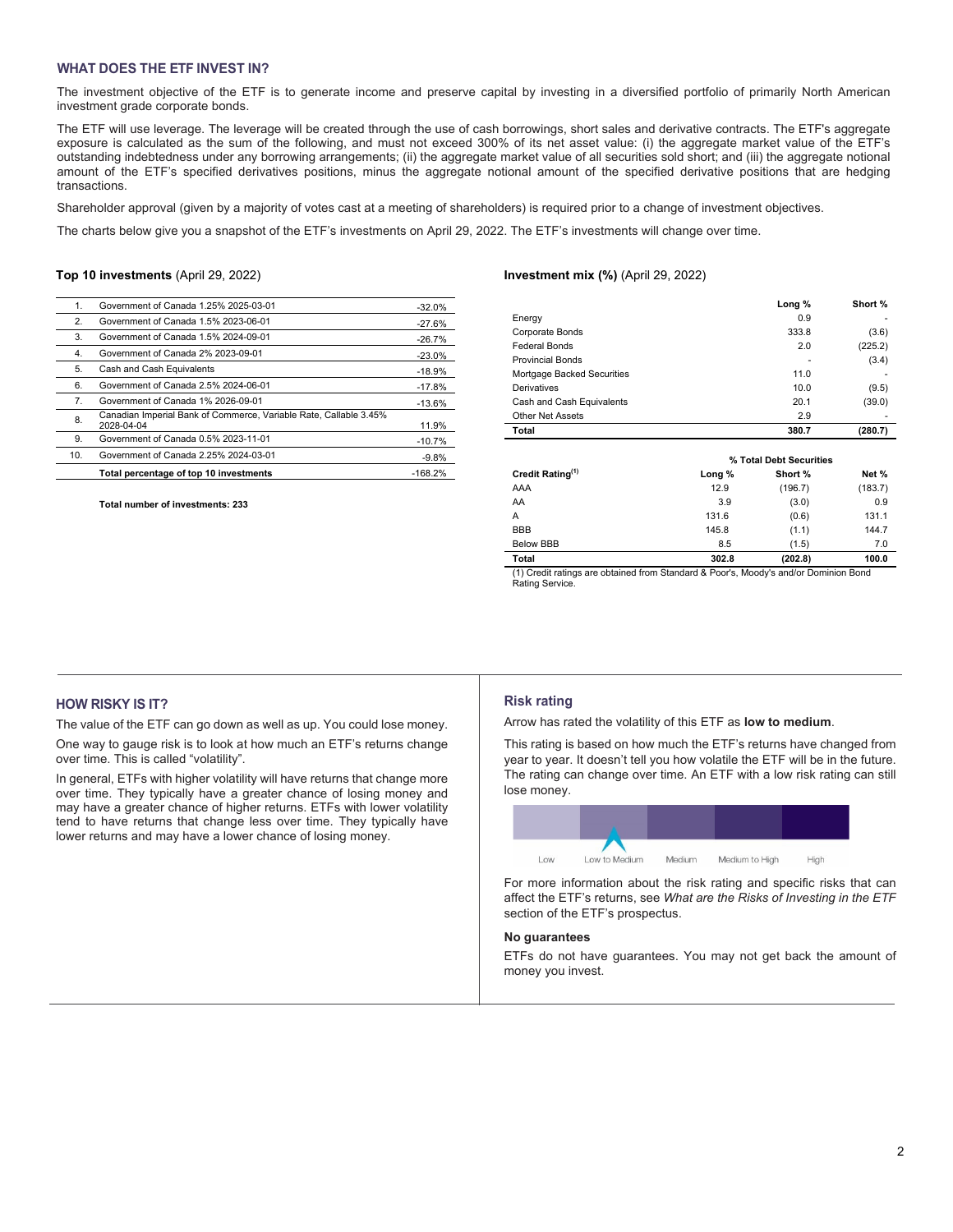# **HOW HAS THE ETF PERFORMED?**

This section tells you how units of the ETF have performed.

Returns are calculated using the ETF's net asset value ("NAV") and are after expenses have been deducted. These expenses reduce the ETF's returns.

#### **Year-by-year returns**

This section tells you how units of the ETF have performed in past calendar years. However, this information is not available because the ETF has not completed a calendar year.

#### **Best and worst 3-month returns**

This section shows the best and worst returns for units of the ETF in a 3-month period. However, this information is not available because the ETF has not completed a calendar year.

#### **Average return**

This section shows the value and annual compounded rate of return of a hypothetical \$1,000 investment in shares of the ETF. However, this information is not available because the ETF has not yet completed 12 consecutive months.

# **TRADING ETFs**

ETFs hold a basket of investments, like mutual funds, but trade on exchanges like stocks. Here are a few things to keep in mind when trading ETFs:

#### **Pricing**

ETFs have two sets of prices: market price and net asset value (NAV).

#### **Market Price**

ETFs are bought and sold on exchanges at the market price. The market price can change throughout the trading day. Factors like supply, demand, and changes in the value of an ETF's investments can affect the market price.

You can get price quotes any time during the trading day. Quotes have two parts: bid and ask.

The bid is the highest price a buyer is willing to pay if you want to sell your exchange traded securities. The ask is the lowest price a seller is willing to accept if you want to buy ETF units. The difference between the two is a called a "bid-ask" spread.

In general, a smaller bid-ask spread means the ETF is more liquid. That means you are more likely to get the price you expect.

#### **Net asset value (NAV)**

Like mutual funds, ETFs have a NAV. It is calculated after the close of each trading day and reflects the value of an ETF's investments at that point in time.

NAV is used to calculate financial information for reporting purposes – like the returns shown in this document.

#### **Orders**

There are two main options for placing trades: market orders and limit orders. A market order lets you buy or sell units at the current market prices. A limit order lets you set the price at which you are willing to buy or sell units.

#### **Timing**

In general, market prices of ETFs can be more volatile around the start and end of the trading day. Consider using a limit order or placing a trade at another time during the trading day.

# **WHO IS THIS ETF FOR?**

The ETF is suitable for investors who:

- Are looking for a medium to long-term investment
- Want to invest in a diversified portfolio of primarily investment grade fixed income securities
- Are comfortable with a low to medium risk level

### **A WORD ABOUT TAX**

In general, you'll have to pay income tax on any money you make on an ETF. How much you pay depends on the tax laws where you live and whether or not you hold the ETF in a registered plan, such as a Registered Retirements Savings Plan or a Tax-Free Savings Account.

Keep in mind that if you hold your ETF in a non-registered plan, distributions from the ETF are included in your taxable income, whether you get them in cash or have them reinvested.

## **HOW MUCH DOES IT COST?**

This section shows the fees and expenses you could pay to buy, own and sell units of the ETF. The fees and expenses – including any trailing commissions – can vary among ETFs. Higher commissions can influence representatives to recommend one investment over another. Ask about other ETFs and investments that may be suitable for you at a lower cost.